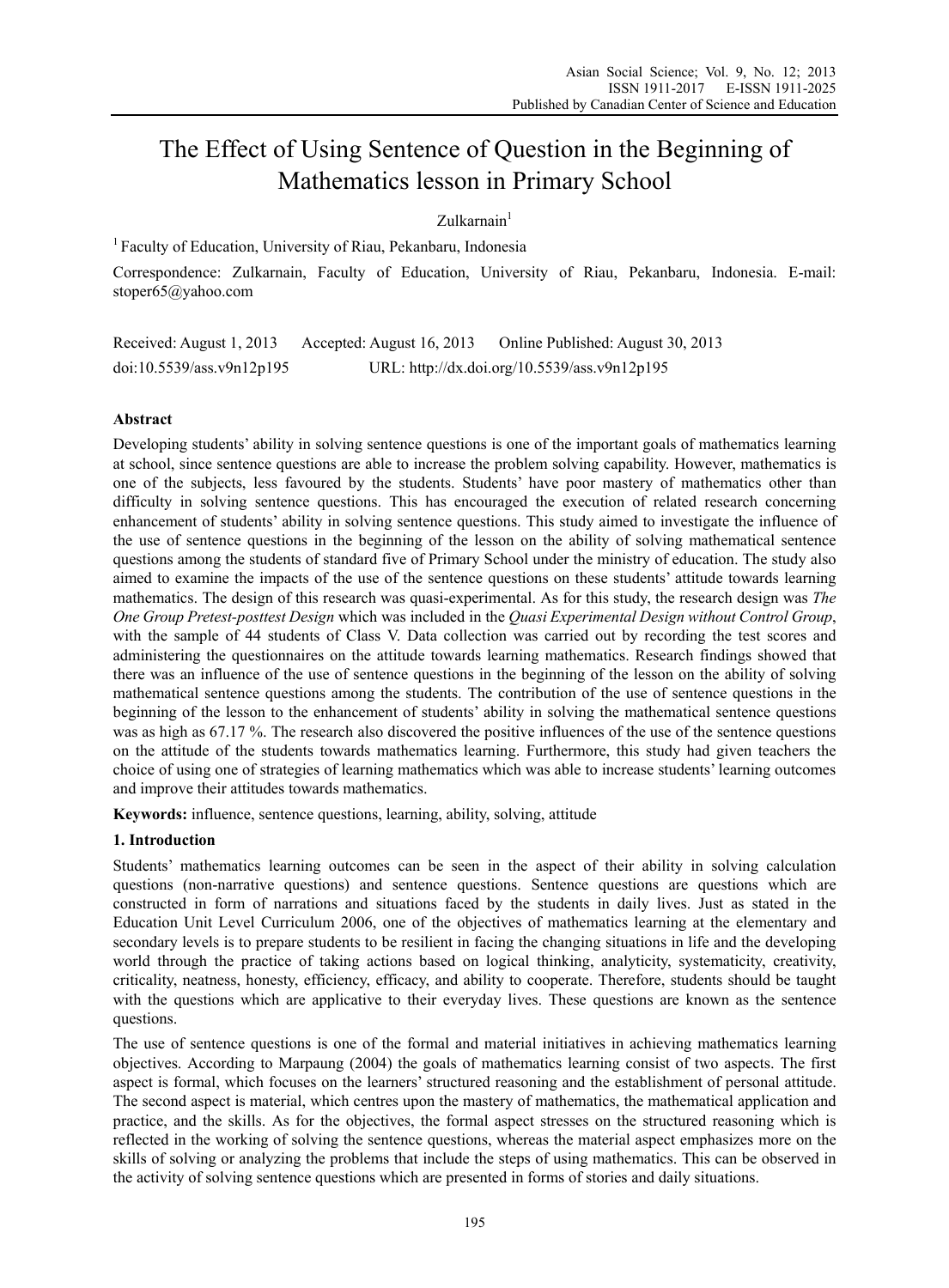Developing students' ability in solving sentence questions is one of the primary objectives of mathematics learning at school, as sentence questions have the potential to increase students' ability in analyzing problems. The skills of analyzing problems are something that must be possessed by the students, which is in accordance with the statement in the Education Unit Level Curriculum 2006 that the development of the problem analyzing ability is a requirement in mathematics learning. Through the problem analyzing activity, it is hoped that the material comprehension of mathematics will be strengthened and students' creativity will be generated.

Learning process that can guide and train students to analyse problems has not reached the sufficient and satisfactory point. Various findings in the field indicate that there was a weakness in the implementation of mathematics learning as the learning did not manage to prepare the students to learn how to analyze problems. Some of the findings are that (1) the mathematics learning was limited to giving the students the tips to enable them to answer the test questions (Armanto, 2002). The questions given were in form of objective tests, where students tended learn mathematics by memorizing the question examples or learning the questions whose analysis and answer keys are already known. Previous research also discovered that (2) mathematics learning was separated from the everyday experience (I Gusti, 2002) and that (3) mathematics teachers conducted teaching using the conventional methods (Zulkardi, 2005).

Nur (2000) claimed that contextual learning focuses on context as the commencement of the lesson, which functions as the replacement of the abstract introduction of concept. In contextual learning the development of mathematical concepts and ideas begins from the real world. The real world does not only refer to the concrete and visible physical characteristics, but also includes the things that are imaginable in students' mind due the experience they have. This means that the contextual problems used in the beginning of mathematics lesson can encompass the problems which really exist in students' life or the ones that can be imagined as real problems by the students. In line with this, Suwarsono (2000) suggested that contextual approach in mathematics learning is very beneficial in explaining certain things to students, such as the relationship between mathematics and the real world, the use of mathematics in human life, and the concept that mathematics is a knowledge that originates from the real life situations.

One of the strategies of employing the contextual approach in mathematics learning is beginning the lesson with the use of sentence questions which are related to the learning materials to be discussed. The use of sentence questions aims to make students realize about the use of mathematics in their daily lives, so that students will be more interested in the lesson. Next, teacher together with the students will implement the steps of solving the sentence questions, which cover the activities of identifying the details that are recognized in the question, determining the things asked in the question, constructing the mathematical model, doing calculation, and determining the final answer according to the requirement of the question. In this method, teacher's task is to guide the students to follow the steps. In the step of generating the mathematical model and before the step of performing calculations, teacher will explain the concepts, principles, and operations needed to solve the problems given (Zulkarnain 2000). In conventional learning, the explanation of concepts is done by the teacher in the beginning of the lesson.

#### **2. Statement of the Problem**

From another angle, mathematics is one of the subjects which is less favoured by the students even since from their elementary level, their mastery of mathematics is also poor (Soedjadi 2001; Regional Office of the Ministry of National Education of Riau 2004). Just as stated by Supartono (2006), the reality that is still often encountered is that there are still many students who face difficulties in learning mathematics. Some of the reasons causing the problems include the failure in disclosing the connection between mathematics and real life, and the monotonic technique of delivering mathematics lesson especially in the introduction of concepts which start with the abstract concepts and lead to the concrete ones, causing inconvenience in students' learning. Rohani (2005) proposed that students learn mathematics without realizing about its usage. Similarly, Zulkardi (2007) affirmed that there is a big problem in mathematics education in Indonesia. The issue is regarding students' low ability in solving the problems that are associated with their daily lives. Moreover, based on the achievement results of the national final examination 2005, it was discovered that on the average, the mathematics value at the elementary education level was about 5.13. Additionally, from the five subthemes of the national final examination questions which contained sentence questions, the average value gained was  $5.03$ .

Furthermore, from the writers' observation on the elementary school students, secondary school students, and in fact all of the students, it was found that in general, they were not able to solve sentence questions, whereas if the questions were presented in the non-narrative forms, they would manage to solve the problems given. In addition, the results of The Third International Mathematics and Science Study (TIMSS) 2003 test found that the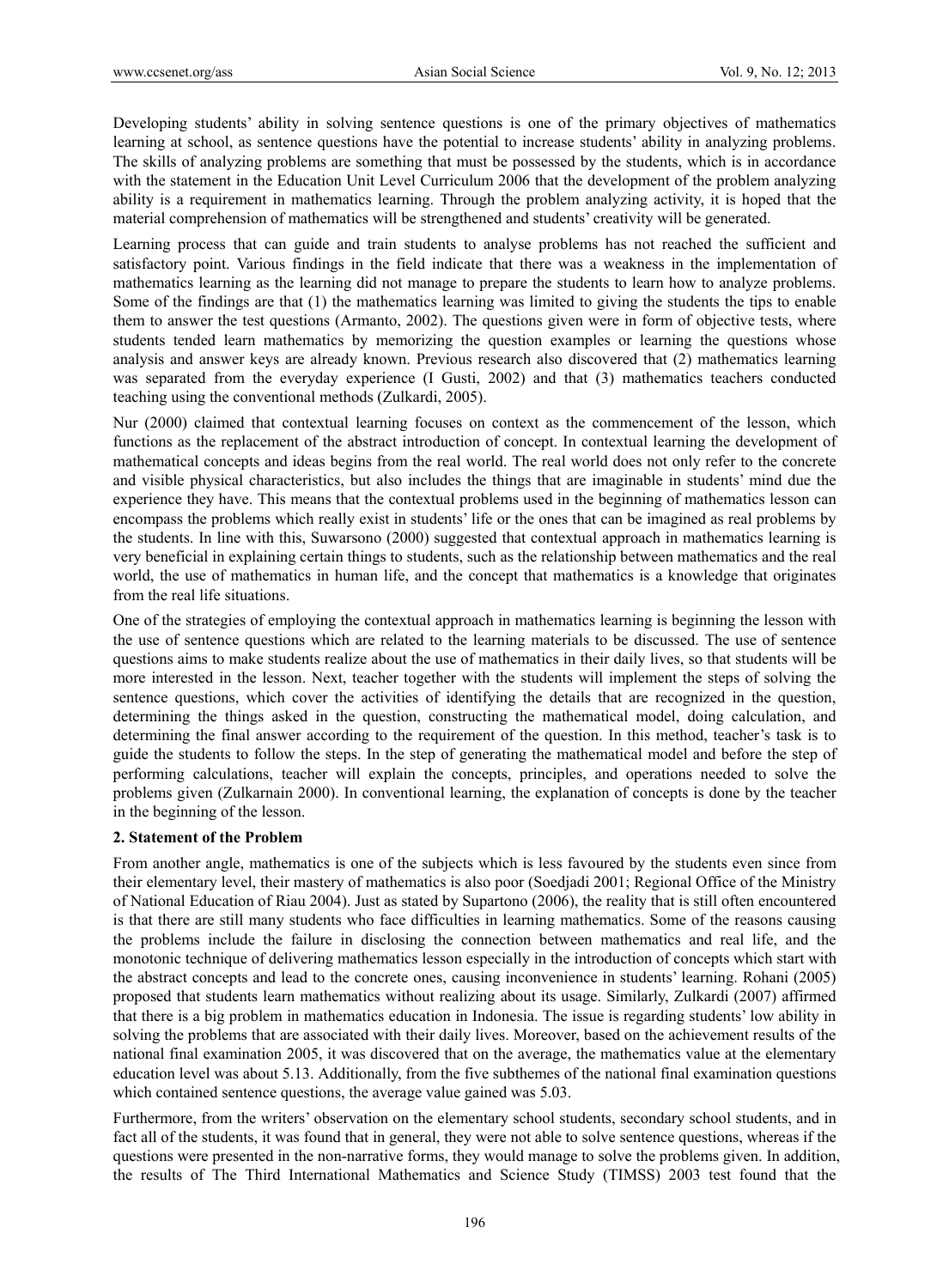mathematics mastery of the Indonesian students ranked number 38 among all of the 40 countries. One of the reasons was that the questions asked related a lot to everyday life problems (contextual). In addition, a research done by Zulkarnain (2007) on 38 elementary school teachers in Riau using three sentence questions discovered that 78% of the teachers were able to determine what was meant by the questions, 36% managed to determine the material concept to be used to solve the sentence questions, and only 11% of them could answer the sentence questions correctly.

Based on the explanation above, it can be inferred that students' inability and/or weakness in solving mathematical sentence question is due to the application of the less accurate evaluation and the absence of teacher's instruction regarding the techniques of solving the mathematical sentence questions. Consequently, if the students are not able to solve mathematical questions that are in the narrative form, they will face difficulties in learning the mathematical elements contained in other subjects namely Economy, Physics, and Chemistry.

Another current challenging issue regarding mathematics learning is the poor attitude of the majority of the students towards mathematics (Zulkarnain, 2004). This poor attitude is attributable to the teaching factor. Teacher seldom (in some cases never) explains on the use of mathematics in everyday life (Zulkarnain, 2000), causing the students to be less interested in mathematics learning which will result in the lack of attention given by the students during the lesson. As a result, a lot of students do not understand the mathematical concepts taught by teacher and thus failing to answer the mathematical questions administered. This will further cause the students to be afraid of learning mathematics. Furthermore, the factor of the unsuitability of students' ability level in mathematics with the content presented by the teacher is also one of the elements leading to students' poor attitude towards the subject. Teacher wishes to quickly cover the entire lesson materials provided in the mathematics syllabus, whereas students have not managed to understand them.

There are a lot of factors influencing students' low productivity in solving sentence question and their poor mathematics learning outcomes. One of the factors is the learning. According to Sugiman et al. (2009), the learning that places students as the individuals receiving the mathematics knowledge is not effective in training the problem analyzing capability. Mathematics teacher instructs using the conventional method (Zulkardi, 2005). In the conventional learning model, teacher's roles are usually very dominant, while students are normally passive. The teaching strategies applied to students tend to be limited to merely transferring knowledge. This strategy should be changed, where the tasks assigned must focus on the activities that can stimulate students' creativity that will aid in increasing students' performance.

The establishment of human resources who possess the mastery of fundamental skills requires the availability of school facilities and teacher's ability in conducting teaching strategies. Teacher is challenged to shift from the traditional and routine teaching to the instruction that is more active and innovative, so that the learning process will always conform to the current education development which suits the current requirements of human resources. Innovative learning is able to produce students that are more creative, independent, and able to develop their thinking in solving problems.

Teacher's quality in teaching still needs to be improved. Although the training programs have been organized to establish teacher's ability, yet teacher's expertise in managing the teaching and learning process has not yet produced the maximal contributions to the development of human resources. This applies especially to the school teachers with limited background knowledge and skills in teaching.

# **3. Literature**

#### *3.1 The Characteristics of Contextual Mathematics Learning*

As stated by Jaiman (2004), contextual learning centers upon the context as the commencement of the lesson, which acts as the replacement of the abstract introduction of concept. In the contextual or realistic mathematics learning, the process of developing the mathematical concepts and ideas originates from the real world. Normally, the real world not only refers to the concrete and visible physical characteristics, but also includes the things that are imaginable in students' mind based on the experience they have. This means that the contextual problems used during the early learning of mathematics can encompass the problems which are actual to students (really exist in students' life) or the ones that can be imagined as real problems by them. In simpler words, it is important for us to see the connection between mathematics and the real world, the use of mathematics in human life, and the concept that mathematics is a knowledge associated with the real life situations.

The mission of the contextual or realistic mathematics learning at school should not be seen as something that should only be achieved or diverted to students. Mathematics learning should instead be viewed as an activity that is called the process of mathematization. There are two types of mathematization processes that should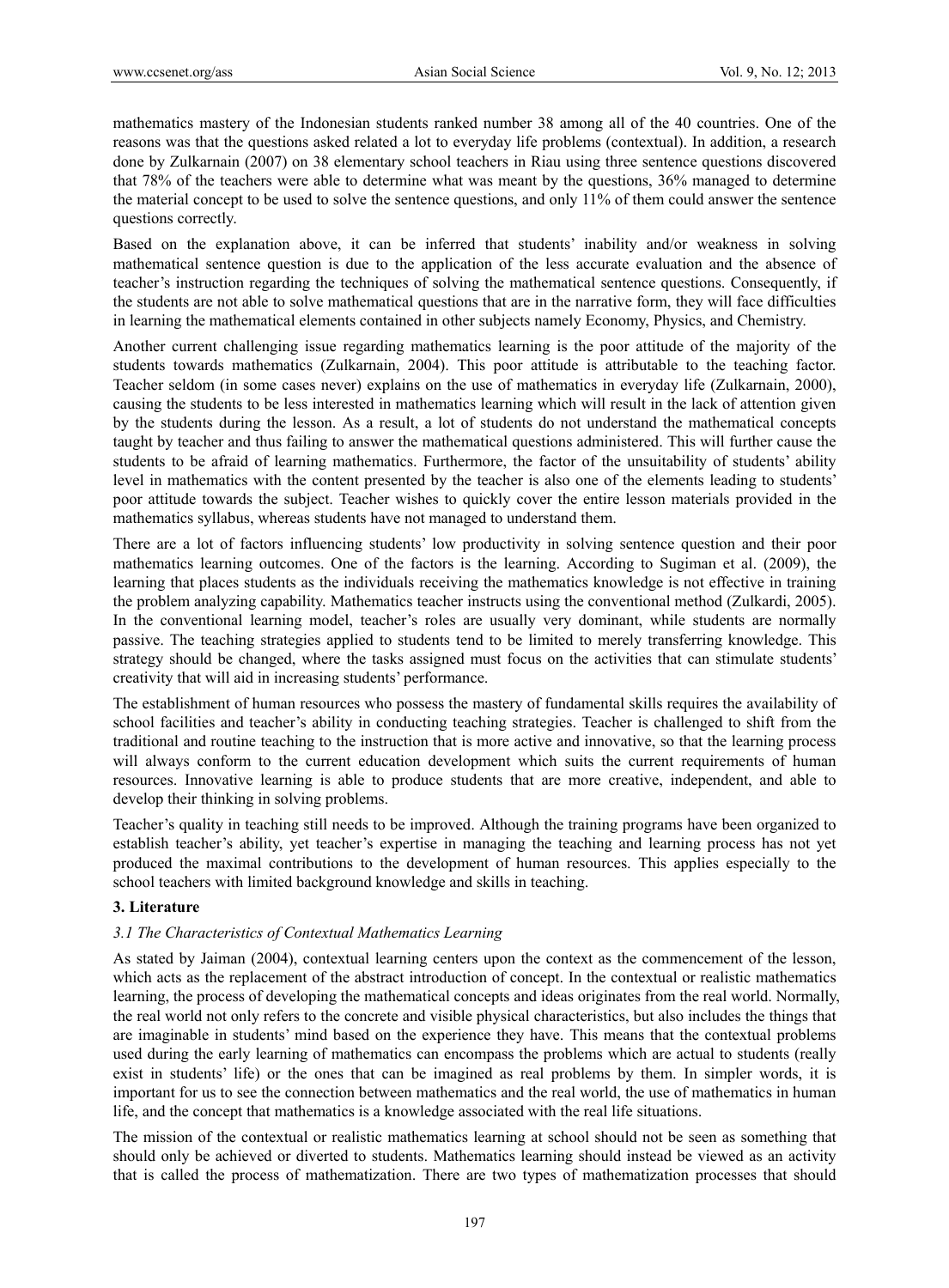occur in mathematics learning, consisting of the horizontal mathematization process and vertical mathematization process. The horizontal mathematization process takes place when there emerges a mathematical method or tool or mathematical model generated by the students, based on their effort of analyzing mathematical problems which are related to students' real life or thinking, which is asked by the teacher in the beginning of the learning process. The vertical mathematization process is the process of organizing the repetition of the mathematical method or tool or mathematical model which has been discovered (mentioned or found) by the students during the process of infusing the horizontal mathematization process into the formal mathematics system. Suryanto (in Marpaung, 2003) claimed that the horizontal mathematization founded by Freudenthal is interpreted as the shift from the real world to the world of symbol, while the vertical mathematization process is the movement or process occurring in the world of symbol itself. When a mathematics learning conducted by directly discussing the abstract mathematical symbols without previously associating the meaning with the real world or the relevant thinking owned by the students, it indicates that the learning activity only comprises the abstract vertical mathematization process.

Marpaung (2003) identified the characteristics of the contextual learning as follows : 1) Making connections that produce meaning, 2) learning self-regulated knowledge , 3) doing meaningful activities, 4) collaborating, 5)thinking critically and creatively, 6) nurturing every individual, 7) achieving high standards, 8) using authentic assessment. Therefore, the contextual learning, specifically in the field of mathematics studies, 1) requires students to be active in processing the information in order to obtain knowledge, 2) guides students to gradually see the significance of mathematics in the aspect of its connection with the their needs in analyzing problems in future, as mathematics is always related to contextual problems, 3) encourages students to interact with each other with the principle that learning together is more effective than learning with only individual competition, and 4) necessitates teacher's guidance in helping students to gain the expected knowledge. In contextual learning method, the time of learning is controlled by the students, not the teacher. The learning methods used are also varied and learning does not necessarily have to take place in the classroom. Apart from that, teacher does not really teach, instead, his/her roles rather focus on giving students the opportunities for developing their knowledge using their own strategies.

#### *3.2 Mathematical Sentence Question*

Questions that are used to test the students' ability in the field of mathematics study can be in form of sentence questions and non-narrative questions/calculation questions (Zulkarnain, 2011). Sentence question is the result of the modification of calculation questions that are related to the reality in students' environment.

One of the ways to help students deal with sentence question and generate the analyzing ability is by undertaking the following steps: a) Reading the question carefully to understand the meaning of each word b) Separating and saying what is known c) Constructing a mathematical model based on the question d) solving the model according to the mathematical rules until answer is produced from the model e) Returning the model's answer to the original question's answer (Zulkarnain, 2011). The process of solving sentence question above is described in the following diagram.



Figure 1. Procedures of solving sentence question

To be able to analyze the problem in real situation mathematically, the problem must first be modelled. The act of constructing a model requires the activity of abstraction. Through the abstraction activity, problem is manipulated until a mathematical model is created.

Based on the above diagram, it can be concluded that the steps that are required to solve the sentence questions in the study encompass a) Determining what is known b) determining what is asked c) Constructing a sketch or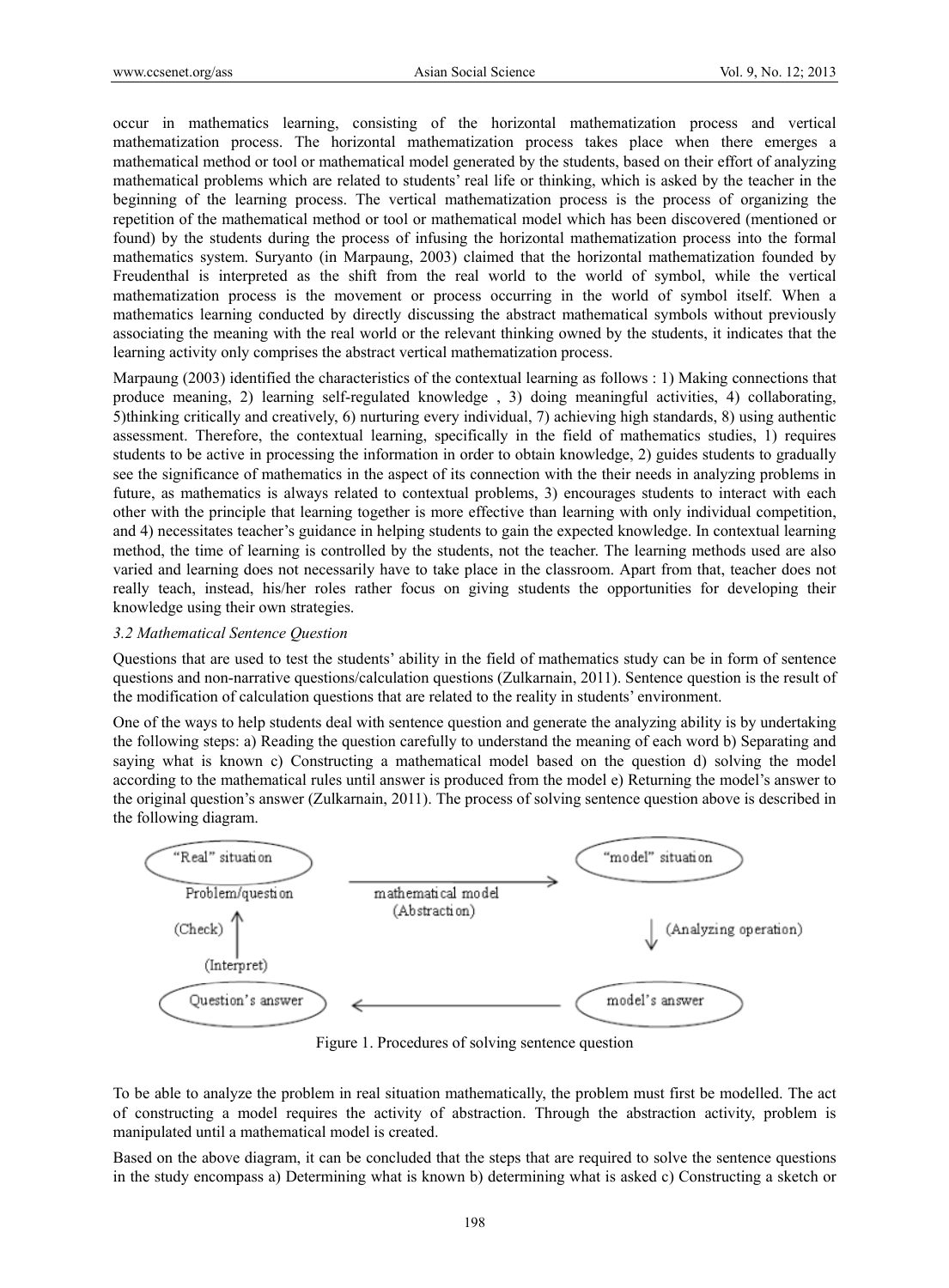mathematical model d) Performing calculations and e) Deciding the final answer according to what is required by the question.

# *3.3 Mathematics Learning Initiated with the Use of Sentence Question*

The lesson starts with the use of a sentence question that is associated with the learning materials to be discussed. The use of the sentence question aims to make students realize the use of mathematics in daily lives, so that students will be more interested in and attracted to the lesson. After that, the teacher together with the students will execute the steps of solving the sentence questions, which consist of the activities of identifying the details that are recognized in the question, determining the things asked in the question, constructing the mathematical model, doing calculation, and determining the final answer according to the requirement of the question. In this method, teacher's task is to guide the students to follow the steps. At the step of executing the mathematical model and before performing calculations, teacher will explain on the concept, principle, and operation needed to solve the problems given (Zulkarnain 2000). In conventional learning, the explanations of concepts are provided by the teacher in the beginning of the lesson.

According to Zulkarnain (2000) this kind of learning gives several advantages, which are 1) Motivates students in learning. Since the development of the mathematical concepts and ideas originate from the real world, students will be motivated to know the significance of the materials to be learnt. 2) Saves time. Usually, the learning of sentence question is done at the final part of the learning material. By introducing the sentence question in the beginning of the lesson, students will no longer need extra minutes to learn the sentence question. 3) In general, mathematical materials at school can be created in form of stories. The use of sentence question in the beginning of the lessons will get students to be used to the patterns of the question. This way, students will no longer be afraid of being asked with sentence questions.

# *3.4 Students' Attitude towards Mathematics*

Attitude is something that is learnt and determines how an individual reacts towards a situation as well as what is searched by the individual in life. Attitude is also the tendency to act on certain objects. Attitude is not an obvious action, unless it is a closed attitude. Allport et al. (2005) defined attitude as the state of mind which is formed through experiences and influences the individual's reactions towards a situation in which he/she is in. Attitude is a phenomenon in students with the affective dimension in terms of the tendency to react or respond in a relatively consistent manner towards something positively or negatively (Syah 2004). Students' positive attitude towards mathematics learning is a good sign for the students' learning process. Conversely, students' negative attitude towards mathematics learning especially accompanied with the resentment towards the teacher will cause problems and difficulties in the students' learning. To avoid the possibility of the emergence of students' negative attitude, teacher is recommended to first show his/her positive attitudes towards himself/herself and the materials taught. Hudson (2006) stated that negative personality and perception of mathematics are some of the factors leading to the difficulty in learning the subject.

One of the factors which influences students' attitude towards mathematics is the teacher, which refers to the aspect of teacher's good teaching method. This can determine students' attitude towards his/her roles in the classroom. Therefore, teacher's teaching strategy which largely involves students to be active and creates convenient situations will determine students' positive and negative attitude, and thus determine their ability in learning. If the teacher manages to motivate students to get involved in the learning activities, he/she will be able to stimulate the students' positive attitude in interacting and dealing with mathematics learning. There are a few things that associate with attitudes, which include: (1) the relationship between behaviour and attitude, and (2) knowledge concerning the components of attitude.

A research by Darhim (2004) discovered that there was a positive influence produced by the contextual teaching and learning on students' attitude. In line with this, Saragih (2009) also found that the enhancement of students' positive attitude towards mathematics can be achieved through the learning using the contextual approach. Similarly, Mulyati (2009) in her research reported that there was a significant difference in the attitudes towards mathematics between the students who participated in contextual learning and the ones who enrolled in the conventional learning. Contextual approach gives better influence on students' attitude towards mathematics compared to the conventional approach.

## **4. Purpose of the Research**

This study aimed to investigate the influence of the use of sentence question in the beginning of the lesson on the ability of solving mathematical sentence question of the standard 5 students in Pekanbaru Riau, Indonesian during the 2012/2013 school session. This research was also carried out to examine the influence of the use of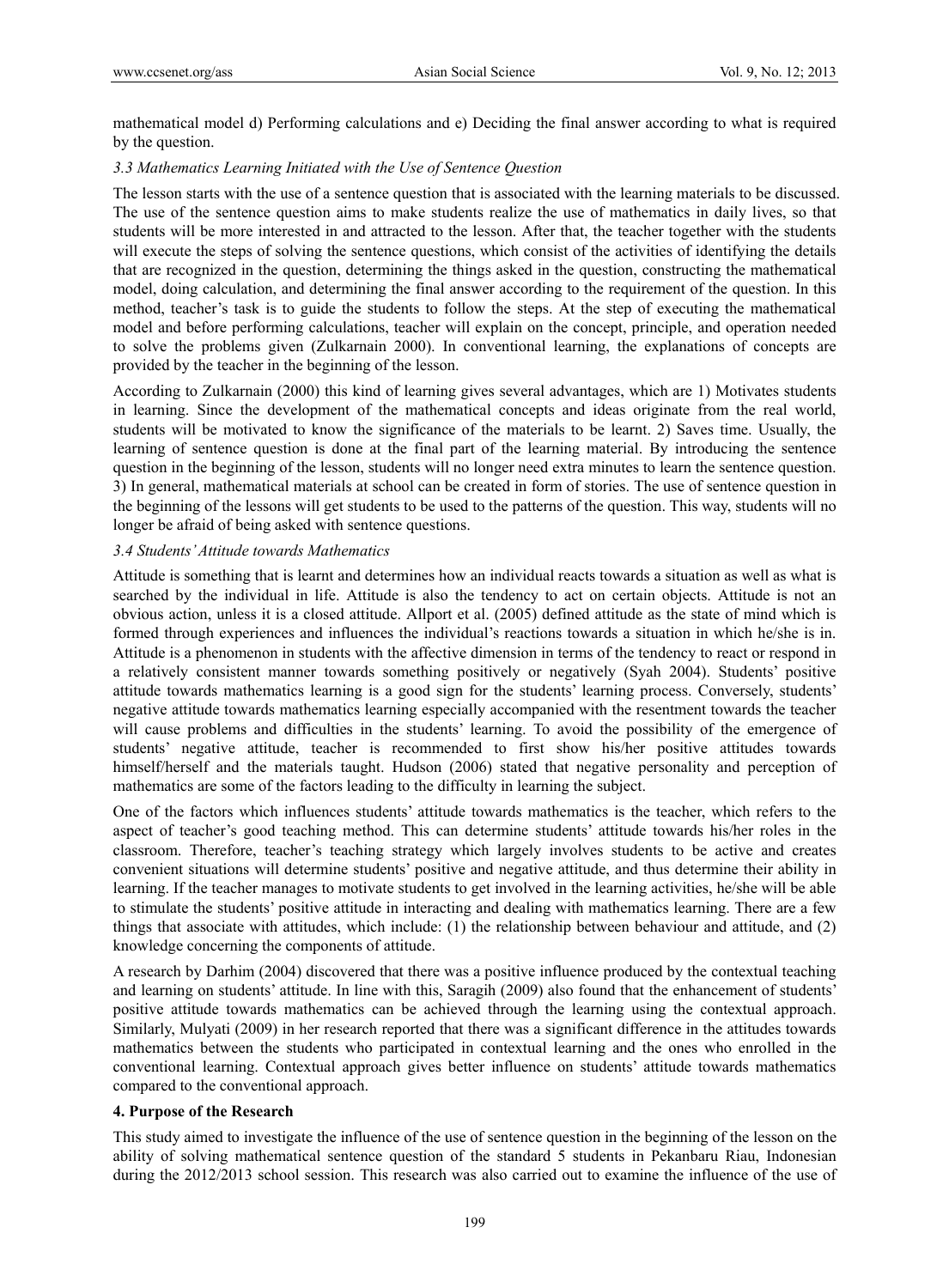sentence question in the beginning of the lesson on students' attitude towards mathematics.

#### **5. Methodology**

The design of this research is quasi-experimental. According to Sugiyono (2010), the quasi- experimental approach is used to find out the influence of certain actions on other actions in the controlled situations. As for this research, the design used was the single Group Pretest/posttest Design (Jackson, 2003) which is included in the Quasi-Experimental Design Without Control Group category. The design of this study can be described as follows:

## O1 X O2

The design involved an experimental group which received the treatment of the use of sentence question in the beginning of the lesson(X).  $O_1$  is the results of the pre-test administered to the sample regarding the learning materials which have been learnt in form of sentence question and the questionnaires concerning students' attitude towards mathematics.  $O_2$  is the result of the post test administered to the sample regarding the learning materials after the sentence question treatment and the use of questionnaires regarding students' attitude towards mathematics had been carried out.

In the aspect of the implementation of learning, the "use of sentence question in the beginning of the lesson" was done by the teachers of the Pekanbaru Public Primary School. These teachers were first given trainings until they are skilful in executing the lessons. This training was organized in the early October 2012. The execution of the study was started on 8th October 2012 with 10 meetings, two post tests, one pre test, and the use of the questionnaires on attitude. The research ended on 7th November 2012. The sample of this study consisted of all of the 44 students of Class V of Pekanbaru Public Primary School comprising 25 students from Class V-A and 19 students from Class V-B. The instruments employed in this research encompassed the learning devices and data collection instruments. Data collection was carried out by recording the results of the mathematics learning outcomes test. The data obtained via the questionnaires on students' attitude towards mathematics was analyzed using the inferential statistics. The data of the learning outcomes was analyzed using the T-Test, whereas the data gained from the questionnaires was analyzed using the Sign Test with  $\alpha = 0.05$ .

#### **6. Findings and Discussions**

The analysis of students' learning outcome data was executed by analyzing the performance in the pre test and post test. The majority of the post test data was collected from the two daily repetition papers. The data of students' learning outcomes was analyzed to test the observational hypothesis. The steps of the tests include the homogeneity of variance test, the difference of means test (hypothesis test), and the influence test to find out the influence level of the treatment. The homogeneity of variance test showed that the variance of the pre-test and post-test data were not homogeneous. This has prompted the researcher to carry out the T-Test to further examine the difference of means. The overall analysis resulted in the rejection of the hypothesis  $H_0$ , and the acceptation of the hypothesis  $H_1$ . This implies that the ability of solving the mathematical sentence question during the post test was better than the ability of solving the mathematical sentence question during the pre-test.

This means that the ability of solving mathematical sentence question was improved after being treated with the use of sentence in the beginning of the lesson. The experiment was carried out to know the influence level of the treatment. After the execution of the experiment, it was found that the value of  $r^2 = 0.6717$  with the influence coefficient or  $Kp = 67.17$ %. In other words, it can be concluded that the influence of the use of sentence question in the beginning of the lesson on the improvement of the ability in solving mathematical sentence question was as much as 67.17 %. The research findings support the findings of several previous studies, namely the research done by Jatnika (2007) who discovered that students' activity through the contextual approach was able to increase the outcomes of students' mathematics learning. Darhim (2004), Harliyani (2005), and Mulyati (2009) also found that there was a significant difference in the learning outcomes of the students who participated in the contextual learning and the conventional learning. The contextual learning gave better influence on the outcomes of students' mathematics learning compared to the conventional learning.

Data from the survey on students' attitude towards mathematics was analyzed using the Sign Test. The results of the processed data indicated that the value of  $p = 0.0031$ , and that the valued of  $p = 0.0031 < \alpha = 0.05$ . Based on this, it can be concluded that students' attitude towards mathematics was better after the use of the treatment, which was the act of beginning the lesson with the use of sentence question. These findings are in line with a statement from Syah (2004), stating that students' positive attitude towards mathematics learning is a good sign for the students' learning process. Contrarily, students' negative attitude towards mathematics learning especially accompanied with the resentment towards the teacher will cause problems and difficulties in the students'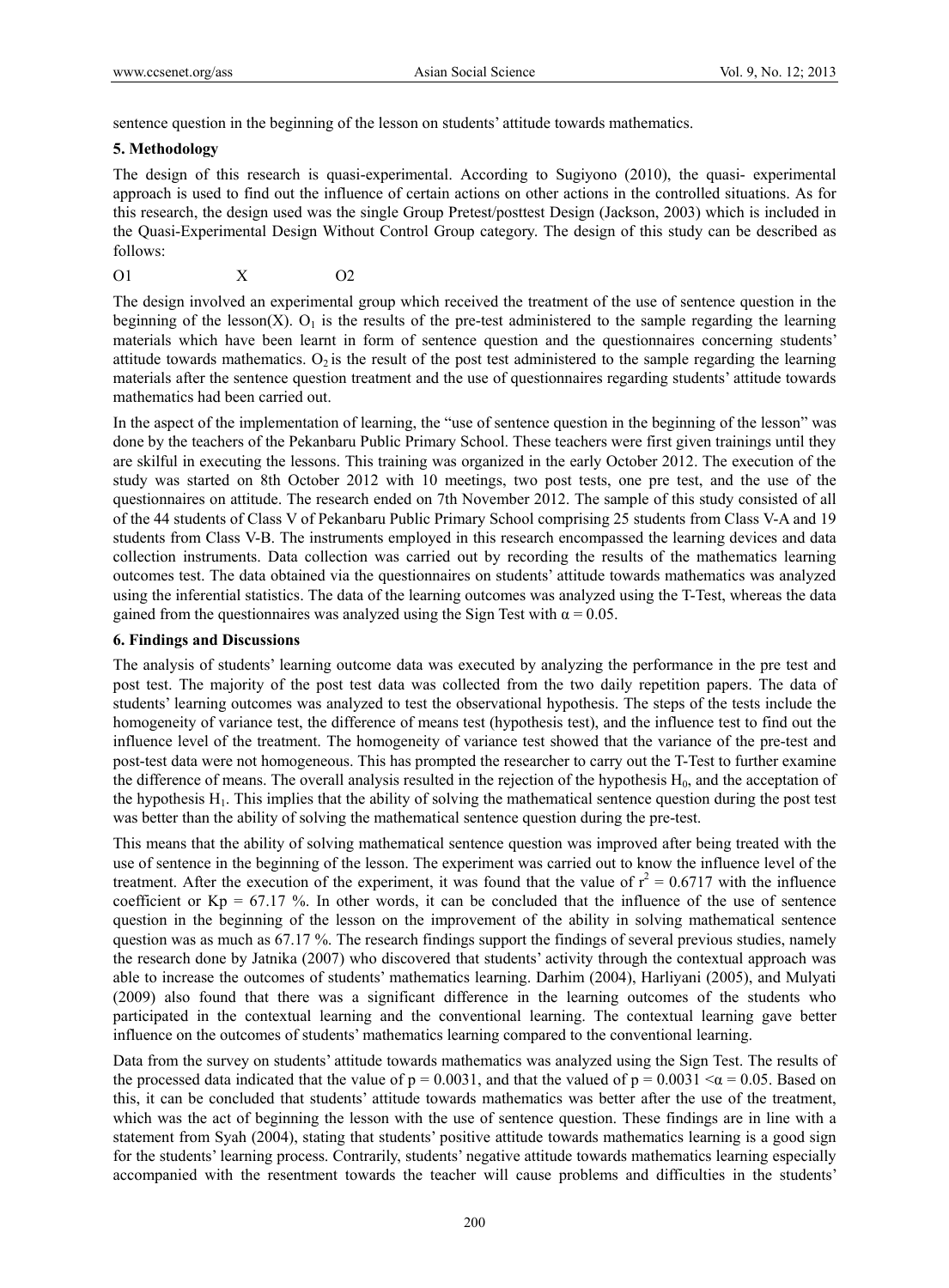learning. To avoid the possibility of the emergence of students' negative attitude, teacher is recommended to first show his/her positive attitudes towards himself/herself and the materials taught. The findings of the study was also parallel with a research done by Darhim (2004), which discovered that there was a positive influence of contextual learning on students' attitude; and a research undertaken by Saragih (2009) which observed the improvement in students' positive attitude towards mathematics as a result of the participation in the learning that employs contextual approaches.

Although the students have experienced a major influence of the application of the use of the sentence question in the beginning of the lesson on their ability in solving mathematical sentence question, yet based on the results of the review of students' daily repetition paper, there were still several errors found. The students' daily repetition papers which contained questions on the plane figures consisted of 4 questions altogether. Question number one associated with the item on the area of parallelogram. Question number two asked about the measurement of the area of rhombus, question number three focused on the measurement of the area of trapezium, and question number four was related to the measurement of the area of kite. The review results of the daily repetition papers can be observed in the following table.

Table 1. The frequency of students' ability in solving the sentence questions on the items on the area of the plane figures

| of<br>solving<br>the<br><b>Steps</b> |    | <b>Question Number</b> |                  |       |    |               |    |               |
|--------------------------------------|----|------------------------|------------------|-------|----|---------------|----|---------------|
| sentence questions                   | 1  |                        | 2                |       | 3  |               | 4  |               |
|                                      | F  | $\frac{0}{0}$          | $\boldsymbol{F}$ | $\%$  | F  | $\frac{0}{0}$ | F  | $\frac{0}{0}$ |
| Determining the discovered           | 44 | 100                    | 37               | 84.09 | 42 | 95.45         | 21 | 47.73         |
| details                              |    |                        |                  |       |    |               |    |               |
| Determining<br>the<br>asked          | 44 | 100                    | 40               | 90.91 | 42 | 95.45         | 33 | 75            |
| items                                |    |                        |                  |       |    |               |    |               |
| the<br>Constructing                  | 30 | 68.18                  | 25               | 56.82 | 25 | 56.82         | 28 | 63.64         |
| mathematical model                   |    |                        |                  |       |    |               |    |               |
| Performing the Operation             | 25 | 56.82                  | 19               | 43.18 | 23 | 52.27         | 18 | 40.91         |
| final<br>the<br>Determining          | 19 | 43.18                  | 18               | 40.91 | 21 | 47.73         | 18 | 40.91         |
| answer                               |    |                        |                  |       |    |               |    |               |

F : Frequency

Table 1 presented the students' ability in solving the sentence questions on the measurement of the area of the plane figures. For the first question, students still made some errors in the construction of the mathematical model. This was due to students' errors in stating down the formula for the area of parallelogram. In addition, in the aspect of students' errors in performing the operation, other than the errors made in the construction of the mathematical model, there were also students who made errors in the multiplication of the integers. In the final step, the errors made by the students were affected by the previous errors and the errors in calculating the unit area.

For the second question, there were still students who committed errors in determining the discovered contents and the details that were asked. In this aspect, students were not complete in determining the contents that are discovered in the question, and did not perform the items asked. In the step of constructing the mathematical model, the errors made include the failure in understanding the question and the lack of knowledge about the shape of the plane figure asked, causing the students to make errors in constructing the formula for the area of rhombus. Moreover, in the step of solving the operational problem, students' errors were the results of the previous errors and the errors in interpreting the statement " the measurement of the second diagonal was 12 cm longer than the first diagonal", causing students to make errors in performing the operations. In determining the final answer, students' errors were influenced by the previous errors as well as the errors in returning to the original question.

For the third question, there were only two students who made errors in determining the contents that were discovered and the details that were asked. In this matter, the students were incomplete in determining the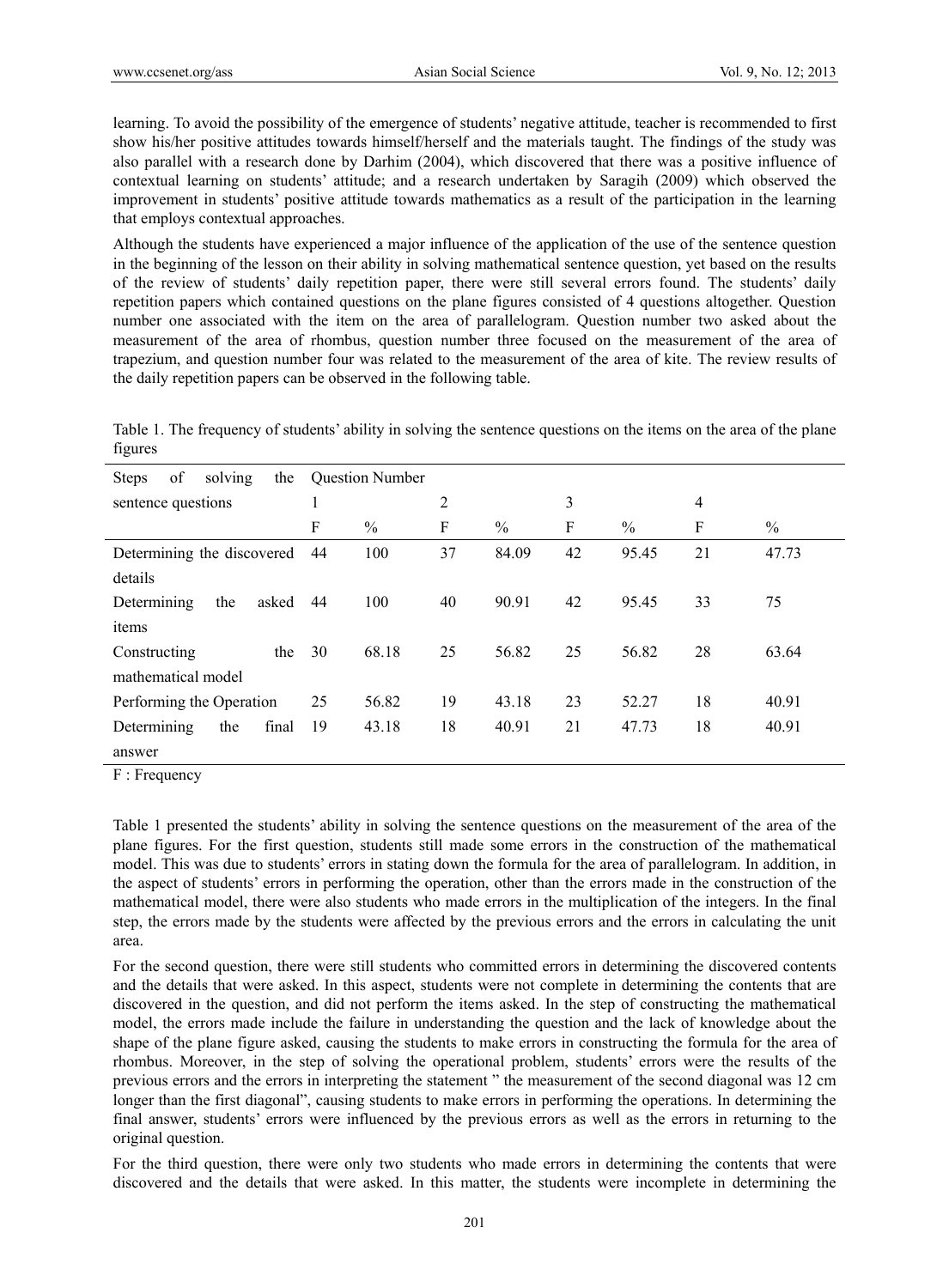contents that are discovered in the question, and did not perform the items asked. In the step of constructing the mathematical model, the errors made were the failure in understanding the question and the lack of knowledge about the shape of the plane figure asked, causing the students to make errors in constructing the formula for the area of trapezium. Other than that, students also make errors in generating the formula for the area of trapezium due to the forgetfulness of dividing the formulas by two. In the step of performing the operations, the errors made were the affected by the previous errors and the errors in dividing the integers. In determining the final answer, students' errors were the results of the errors in the previous steps.

For the fourth question, students were not complete in determining the details discovered in the question. Students also did not work out the items asked. In the step of generating the mathematical model, the errors committed by the students were the inability in understanding the question and the errors in constructing the formula for the area of kite. Furthermore, in the step of performing the operations, students' errors were influenced by the errors in the previous steps and the errors in interpreting the statement "to cover the kites, it must be given a centimetre length at each of its ends", causing the students to commit errors in doing out the operations. In determining the final product, the errors done by the students were the results of the errors in the previous steps.

The following are the results of the review of the daily repetition papers which contained the materials on the volume of solids comprising three questions. The first question associated with the item on the volume of triangular prism, the second question asked about the volume of pyramid, and the third question was related to the volume of beam. The results of the review of the daily repetition papers can be seen in the following table.

|                                         | <b>Question Number</b> |       |    |       |    |       |  |
|-----------------------------------------|------------------------|-------|----|-------|----|-------|--|
| Steps of solving the sentence questions |                        |       |    |       |    |       |  |
|                                         | F                      | $\%$  | F  | $\%$  | F  | $\%$  |  |
| Determining the discovered details      | 29                     | 65.91 | 38 | 86.36 | 34 | 77.27 |  |
| Determining the asked items             | 44                     | 100   | 44 | 100   | 35 | 79.55 |  |
| Constructing the mathematical model     | 19                     | 43.18 | 15 | 34.09 | 29 | 65.91 |  |
| Performing the Operation                | 18                     | 40.91 | 12 | 27 27 | 5  | 11.36 |  |
| Determining the final answer            | 18                     | 40.91 | 9  | 20.45 | 5  | 11.36 |  |

Table 2. The frequency of students' ability in solving the sentence questions on the items on the volume of solids

F: Frequency

Table 2 describes the students' ability in solving the sentence questions which were related to the learning materials on the volume of solids. For question number one, the errors done by the students during the process of determining the discovered details were caused by the students' inability in recognizing the picture of the solid contained in the question. In the step of constructing the mathematical model, the errors done were the effects of students' failure in recognizing the picture in the question, leading to their inability in determining the formula for the volume of the solid presented in the picture. Another error committed by the students was their failure in determining the formula for the base of the triangle contained in the picture. In the step of performing the operation and determining the final answer, students made errors in terms of multiplication.

For question number two, students' errors in determining the discovered details in the question were caused by students' incompleteness in determining all of the elements contained in the question. In the construction of the mathematical model, students' errors occurred due to their failure in generating the formula for the volume of

pyramid, which was written as  $v = \frac{s \times s \times t}{2}$  instead of  $v = \frac{s \times s}{3}$  $\frac{s \times s \times t}{s}$ , causing students to be erroneous in forming

the formula for the calculation of the height of the pyramid. Another error committed was the students' inability to

change the formula  $v = \frac{s \times s \times t}{3}$  to  $t = \frac{3v}{s \times s}$ . Instead, students had formed the formula wrongly by writing it as t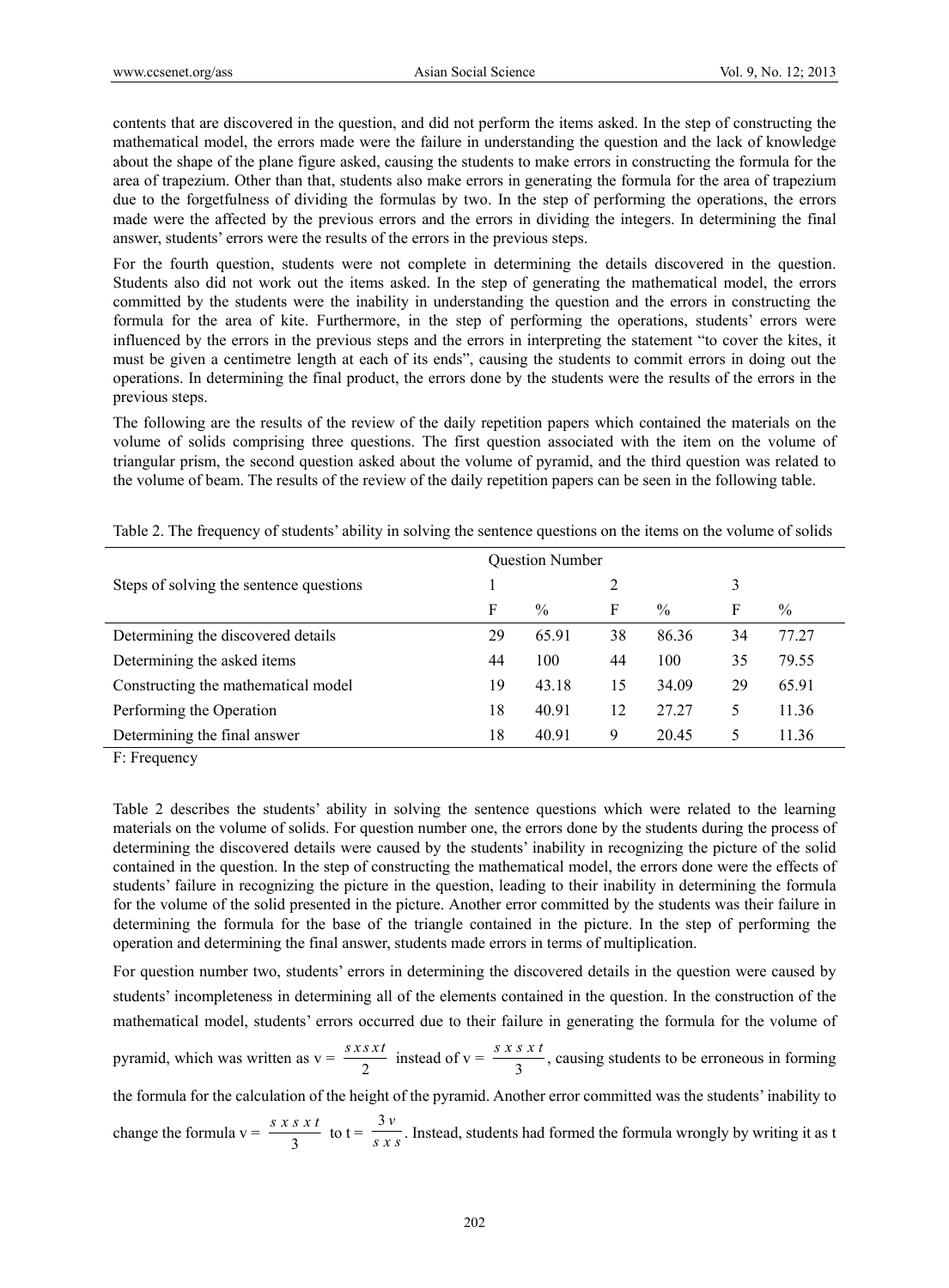$=\frac{v}{s}$ . In the step of performing the operations, students' errors was calculating 50,000 =  $\frac{50 \times 50 \times t}{3}$  as t =

 $50 x 50$  $\frac{50,000}{50 \times 50}$ , instead of t =  $\frac{3 \times 50,000}{50 \times 50}$  $\frac{x\,50,000}{50\,x\,50}$ .

For the third question, errors were done a lot in the step of performing the operations. The main error was the error in analyzing the question, where students failed to determine that the base of the square beam was the same as its volume measurement, which was 125,000 cm3. In this aspect, students were unable to see the relationship between the measurement of the base of the square beam and the measurement of the cube whose volume was known. Students were also unable to determine the value of  $\sqrt[3]{125,000}$ , due to their weakness in the operation of multiplication.

## **7. Implication**

This study found that there was an influence of the use of the sentence question in the beginning of the lesson on the ability of the standard 5 students in solving the mathematical sentence questions. The findings suggest teachers that the use of sentence questions can be made as one of the strategies to be used to enhance students' competence in solving problems. Teachers need to prepare themselves to organize and form sentence questions before the process of teaching and learning are implemented, and to adapt the sentence questions with the learning objectives to be achieved.

#### **8. Conclusion**

Based on the findings of this study and the arguments presented in the earlier chapters, it can be concluded that:

1) There was an influence of the use of the sentence question in the beginning of the lesson on the ability of solving the mathematical sentence questions among the students of Class V of Pekanbaru Public Primary School. The influence of the application of the use of sentence question in the beginning of the lesson on the improvement of the ability in solving mathematical sentence question was as big as 67.17 %.

2) There was an influence of the use of the sentence question in the beginning of the lesson on the attitude towards mathematics among the students. This influence which was observed in the research findings was positive.

## **9. Recommendation**

Based on the experience obtained throughout the execution of the study, the research has provided the following suggestions:

Lesson should be started with the use of sentence questions as the alternative of an innovative learning which is able to generate better ability to solve the mathematical sentence questions, leading to the enhancement in the outcomes of students' mathematics learning. In addition, due to the restriction of funds, this study was only executed in one school. Therefore, it is recommended for other researchers who would like to develop this research to extend the place of research to a bigger location, namely the city, region, or province if possible.

#### **References**

- Allport, G. W., Blanshard, B., Morgan, A., Sullivan, R., Taylor, H., & Klein, J. (2005). *The Goals of Higher Education.* California: Experienced Books.
- Armanto, D. (2002). *Teaching Multiplication and Division Realistically in Indonesian Primary School: A Prototype of Local Instructional Theory.* Dissertation. Enschede: Print Partners Ipskamp.
- BSNP. (2006). *Kurikulum Tingkat Satuan Pendidikan.* BSNP: Jakarta.
- Darhim. (2004). *Pengaruh Pembelajaran Kontekstual Terhadap Hasil Belajar dan Sikap Murid SD Kelas Awal Dalam Matematik.* Disertasi, tidak diterbitkan. Bandung: PPS UPI.

Dinas Pendidikan Provinsi Riau. (2004). *Data dan Informasi Pendidikan Provinsi Riau tahun 2003.* Pekanbaru.

- Harliyani, D. (2005). *Pengaruh Pendekatakan kontekstual dalam Pembelajaran Matematik terhadap Motivasi dan Hasil Belajar MatematikMurid di Kelas V SD Blambangan Bojonegoro.* Laporan Kajian: FMIPA UNESA.
- Hudson, K. (2006). *An Analysis of Goals 2000: Redefining American Education.* Massachusetts: Noram International Partners.
- Jackson, S. L. (2003). *Research Methodes and Statistics.* Singapore: Thomson Learning.